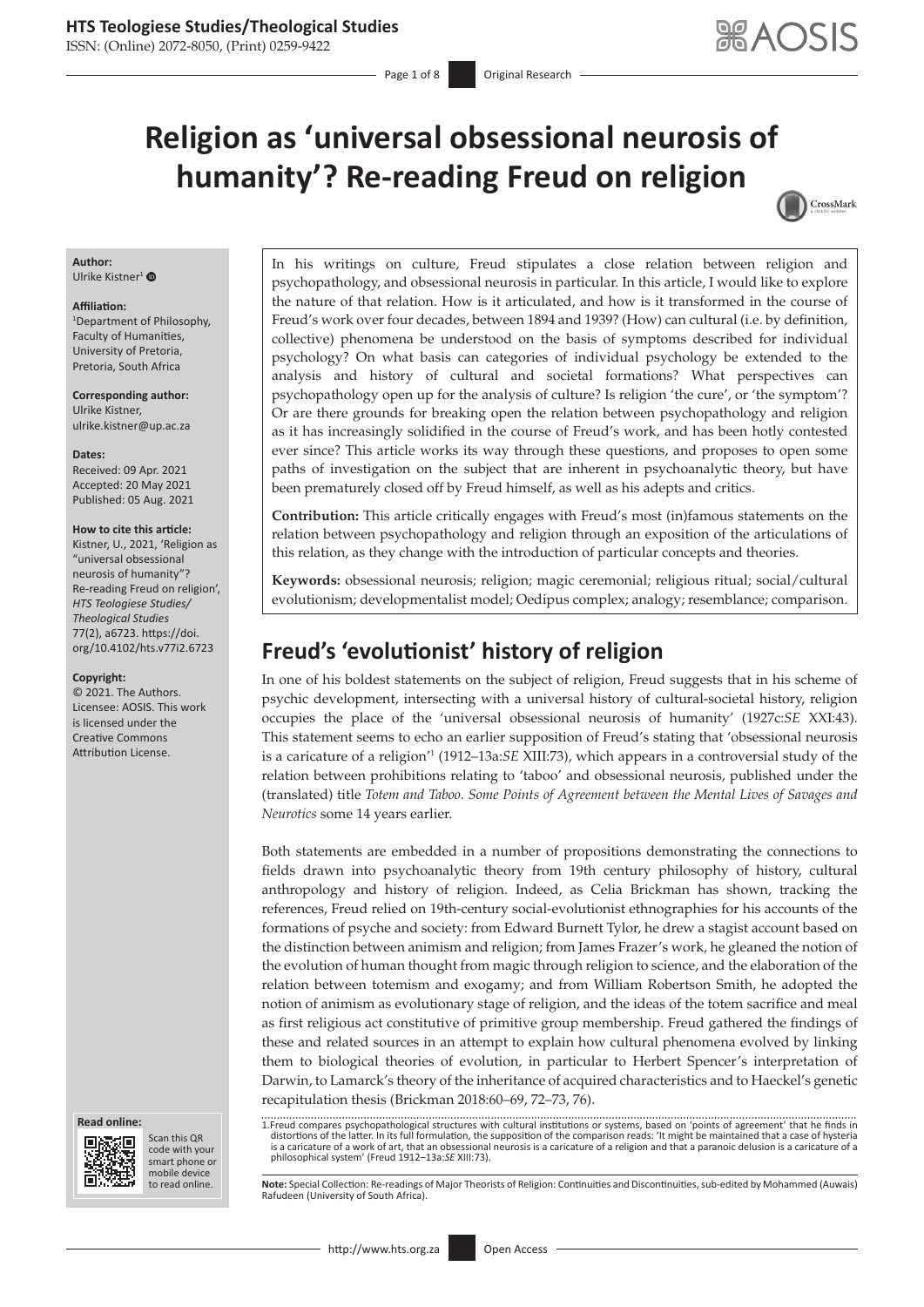## **The evolution of Freud's thought on religion**

While taking note of the socio-cultural evolutionist castings of Freud's thought on culture and religion, with the attendant ethnocentrism and racialism, the aim of this article is a less ambitious one. Upon a re-reading of Freud on religion, it turns out that it would be difficult to pin one particular, consistent and coherent view of religion on his conceptualisations. Instead, I would like to show how Freud's ideas on religion themselves 'evolved', understanding this 'evolving' not in terms of stages, or 'development' or 'teleology', but in terms of conceptual and theoretical formations, deformations and transformations that do not preclude reversals, ruptures, contradictions, impasses and bypasses. In the process, I would like to re-open the question of the relation between individual psychological structures and collective formations such as societal and cultural institutions. Instead of presenting an argument on whether or not religion can justifiably be considered as obsessional neurosis, I would like to investigate how 'religion' enters the psychoanalytic terrain of neurosis, and of obsessional neurosis in particular. And in embarking on an analysis of the conceptual and theoretical formations, deformations and transformations of Freud's thought on religion, I would like to keep an eye out for elements and tracks in psychoanalytic theory itself, which could allow for a move away from the predominant view on 'psychoanalysis and religion', namely the view relying on the developmental model and the Oedipus complex in its original formulations and in its critical assessments. In other words, I will consider whether and how the relation between psychic structures and religious beliefs and practices can be thought differently from within psychoanalytic theory itself.

In order to show the formations, deformations and transformations, I will, as a first step, provide a chronologically ordered exposition of Freud's writings on obsessional neurosis – which does not imply a developmentalist approach, though (in fact, quite the contrary, as I hope will become clear). In a second step, I will analyse the kinds of comparisons between obsessional neurosis and religion, and assess their role in Freud's later theory formations.

### **The relation of 'obsessional neurosis' and 'religion' – A history of concept and theory formation**

Freud's initial considerations of 'obsessional ideas' (1894a – at that stage not yet designated as 'obsessional neuroses'2 ) were formulated under the heading of 'The Neuro-psychoses of Defence' (1894a).<sup>3</sup> The 'defence mechanism' here entails the separation of idea and affect: an unbearable sexual idea retains 'its' affect, but the idea is suppressed, whereupon the affect connects with ideas substituted for the initial

unbearable one(s). Such 'false connections' would account for obsessive ideation (including fear of animals, thunderstorms, darkness, urination, defecation and contamination or infection) that typically arises once repression has been achieved (see Freud 1894a; also 1896b).<sup>4</sup> This explanation is part of a dynamic account, firmly within the ambit of the drive theory, involving sources and transpositions of drive forces or energies. The focus is entirely on individual psychopathology without any reference to religion.

Religion comes into the picture of obsessionality for the first time in the 1896 sequel<sup>5</sup> to 'The Neuro-psychoses of Defence'. In his 'Further Remarks on The Neuro-Psychoses of Defence' (1896b), Freud notes that it is not the contents of the repressed idea, but the repressing reproaches that create the affective force of obsession. Impelled by failures of repression, obsessional defences consist of ever-renewed self-reproaches for recurring reminiscences of sexual activity during childhood, which are transformed into shame, social anxiety, *religious anxiety*, delusions of betraying one's thoughts to others, and so on (1896b:440). But the obsessional defences are not limited to obsessional thoughts; they include compulsive preventive measures (including phobias, 'superstition', pedantic actions and attentions and heightened conscientiousness) and fixed *ceremonial actions* (1896b:441). Still, the vague references to 'religious anxiety' and religious ceremonial remain within the early formulations of the drive theory pertaining to the individual psychopathology of neurosis.

*Ceremonial acts* are the focus of the next article to explicitly address 'Obsessive Acts and Religious Practices' (1907b), which presents the first systematic comparison between obsessional neurosis and religion. The article notes a close 'resemblance' between 'neurotic ceremonials' and 'sacred acts of religious ritual' (1907b:*SE* IX:120). 'Neurotic ceremonials', consisting of small, apparently insignificant adjustments to particular everyday actions, methodically and diligently carried out, are associated, by similarity, with 'sacred act[s]', neglecting which incurs qualms of conscience. 'Neurotic ceremonials' and 'religious rituals' share a common function as protective or defensive measures (Freud 1907b *SE*  IX:118-120, 122);<sup>6</sup> even 'religious practice' is said to elevate 'petty ceremonials' over values and thoughts.

<sup>2.&#</sup>x27;Obsessional neuroses' only start featuring in Freud's writings of 1895 and 1896, as distinct from neurasthenia, hysteria and psychosis.

<sup>3.</sup>In the German original title: 'Die Abwehr-Neuropsychosen. Versuch einer psychologischen Theorie der acquirierten Hysterie, vieler Phobien und Zwangsvorstellungen und gewisser hallucinatorischer Psychosen'.

<sup>4.</sup>See also the case of the 'Wolf Man'. At the beginning of chapter VI on 'The Obsessional Neurosis', Freud remarks on the 'phases' of the development of the analysand's obsessional neurosis: 'his initiation into religion brought the previous phase [marked by the animal phobia] to an end, but at the same time it led to the anxiety symptoms being replaced by obsessional symptoms' (1918b:*SE* XVII: 61).

<sup>5.</sup>This sequel is entitled 'Weitere Bemerkungen über die Abwehr-Neuropsychosen' (1896b), translated as 'Further Remarks On The Neuro-Psychoses Of Defence'.

<sup>6.</sup>The closest approximation between religious 'pious ritual' and obsessional ceremonial is probably to be found in the case of the Wolf Man in those instances where he is said 'to kiss all the holy pictures in his room, to make innumerable signs of the cross upon himself and upon his bed' (1918b:SE XVII:<br>61). In another instance, a 'pious ritual' consists of 'aton[ing] for his blasphemies'<br>through 'the command to breathe in a ceremonious man conditions. Each time he made the sign of the cross he was obliged to breathe in deeply or to exhale forcibly. ... He was obliged to breathe in the Holy Spirit, or to breathe out the evil spirits ...'. (Freud 1918b:*SE* XVII: 67; emphasis added). Freud's own rendition of this case seems to be strenuously intent on stating the 'resemblances' that he had noted between obsessional neurotic ideas or practices and religious beliefs or rituals in 'Obsessive Acts and Religious Practices' (1907b), in the form of *analogies* in the Wolf Man case study published some 10 years later (see, e.g. 1918b:*SE* XVII: 66–67).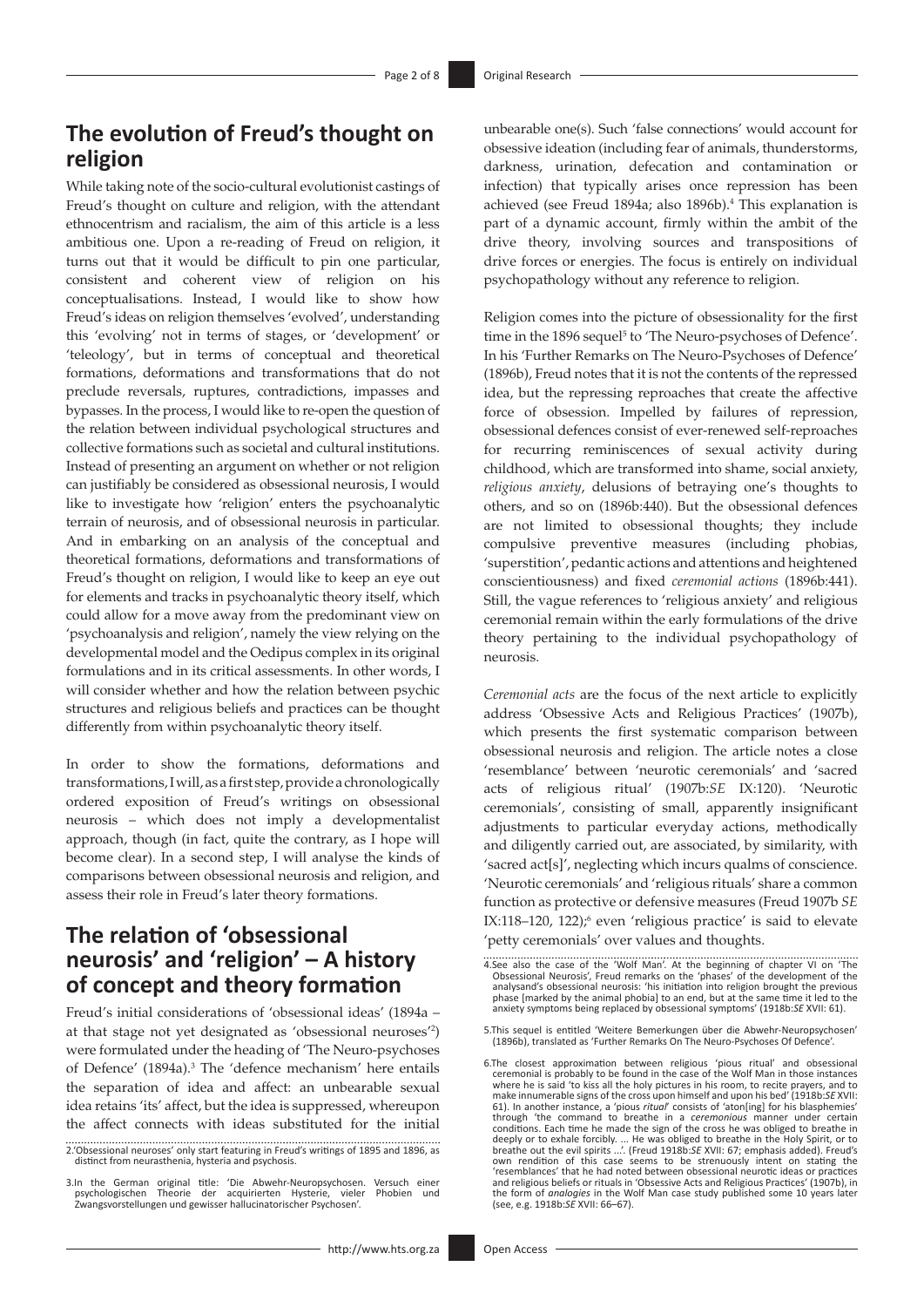While highlighting the close 'resemblance' between 'neurotic ceremonial' and 'religious ritual', Freud does point out some differences: in comparison with the stereotypical character of 'rituals', 'neurotic ceremonial' actions show greater variability; in comparison with the apparent senselessness of 'neurotic ceremonial' (explicable only to, by and through psychoanalysis), 'religious ritual' is imbued with symbolic meaning. In comparison with religious ritual, which is mostly publicly and collectively performed, 'neurotic ceremonials' are carried out privately, away from others; and as such, they remain concealed for a long time. In comparison with obsessional actions, which express unconscious motives and ideas, ordinary pious believers also perform rituals without full awareness of their significance, but knowledge of the meaning of religious rituals, being delegated to religious functionaries, is available through institutionalised accession to it (Freud 1907b:*SE* IX:120, 122). In both religion and obsessional neurosis, Freud observes a suppression or renunciation of certain drive impulses; and in both religion and obsessional neurosis, the suppression of drive components is an inadequate and interminable process, continuously calling forth renewed defensive and protective measures; but in contrast to obsessional neurosis, the drive components operating in religion are not exclusively sexual (1907b:*SE* IX:124–125).

The latter is an important distinction, but Freud does not accord it salience in his attribution of a sense of guilt to both obsessional neurosis and what he subsumes under 'religion' – namely non-theistic rituals (which he specifies in *Totem and Taboo* [1912–1913a] as taboo prohibitions and ceremonials of magic). In the short paper, 'Obsessive Acts and Religious Practices' (1907b), the sense of guilt appears for the first time, as a common denominator of religious ritual and obsessional neurotic 'ceremonial'; in both cases, the sense of guilt gives rise to anxiety in the form of fear of divine punishment, and to acts of penance (1907b *SE* IX:126). The sense of guilt will be taken up by Freud again, in *Totem and Taboo* (1912–1913a), *The Future of an Illusion* (1927c) and *Moses and Monotheism* (1939a); for now, it is instructive to note that 'obsessive acts and religious practices' are drawn together.

Freud's most famous case study of obsessional neurosis, dubbed 'The Rat Man', was published under the title 'Notes Upon a Case of Obsessional Neurosis' (1909d). In this study, Freud takes up some of the findings on obsessional neurosis announced earlier, in his article 'Obsessive Acts and Religious Practices' (1907b), especially the defensive and protective function of obsessional actions to ward off perceived 'evil' (1909d:*SE* X:163), in an interminable process. Uncertainty remains hanging over the protective measures adopted, impelling a continual repetition of these measures (Freud 1909d:*SE* X:242). The doubt and uncertainty observed in obsessional neurosis stand in marked contrast to the omnipotence of thought and wishes carried over from infancy (see also Freud 1939a:*SE* XXIII:113), which are being mobilised in protective measures such as formulaic recitals, prayer, 'superstition' and 'magic' pitted against evil (Freud 1909d:*SE* X:163, 226, 234, 235). The link with religious ritual is drawn here from the vantage point of individual psychology, from a broadly formulated developmental perspective: obsessional ideas and the notion of omnipotence of thoughts are rooted in early childhood; and where actions based on the notion of the omnipotence of thought recur in later life, they indicate a regression from acting to thinking (Freud 1909d:*SE* X:244–246).7

The developmental-stagist model in individual psychology becomes central,<sup>8</sup> and is being radicalised, in Freud's article on 'The Disposition to Obsessional Neurosis' (1913i). Under the sway of the first formulation of the drive theory that revolves around the conflict between self-preservative (ego) and sexual (libidinal) drives, Freud considers the 'disposition to obsessional neurosis' in a scenario where the choice of an object takes place:

... under the influence of the ego-instincts, at a time at which the sexual instincts had not yet assumed their final shape, and a fixation at the stage of the pregenital sexual organization would be left. (1913i:*SE* XII:325)

Any reference to religion in connection with obsessional neurosis is eclipsed in this article. Instead, the choice of an object, and relation of the ego to an object (understood in their totality, as persons), and more generally, the notions of 'object love' and 'hate' – and with them, ambivalence – are introduced.

A bold extension of the developmental model, from individual psychology to societal and cultural formations, and from explanations of psychic-ontogenetic to socialphylogenetic lineages and their intersections, comes with the publication of the study on *Totem and Taboo* (1912–13a), and is taken up again in *The Future of an Illusion* (1927c). This work introduces elements of previous lines of thought into a schema, arriving at a set of new interpretations. There are four major looping conduits for these new theoretical orientations opening psychoanalytic theory to the investigation of social and cultural formations: the study of obsessional neurosis in relation to religion, group psychology, the introduction of the Oedipus complex and the reconceptualisation of the structure and interrelation of the psychic agencies in Freud's second topography of the psychic apparatus. In the process of this theoretical reconfiguration, the study of obsessional neurosis is largely re-routed from the drive theory to topographical explanations of interagency (id–ego–super-ego) conflict, and religion is treated mainly in terms of ideation and representations.

I would like to consider the first three of these conduits in particular, in order then to investigate and assess the overarching ontogenetic-phylogenetic developmental model. In an attempt to explain 'the psychical origin of religious

8.Freud draws on Ferenczi's stages of ego-development (see Freud 1913i:325).

<sup>7.</sup>Freud elaborates the 'symptoms in the mental sphere', involving 'strenuous mental activity' and 'doubt ... in the intellectual field', in the 17th of his *Introductory Lectures on Psychoanalysis* (1916–17a) as a criterion that distinguishes obsessional neurosis from the somatoform symptoms of (conversion) hysteria (see 1916–17a:*SE*  XVI:258, 259).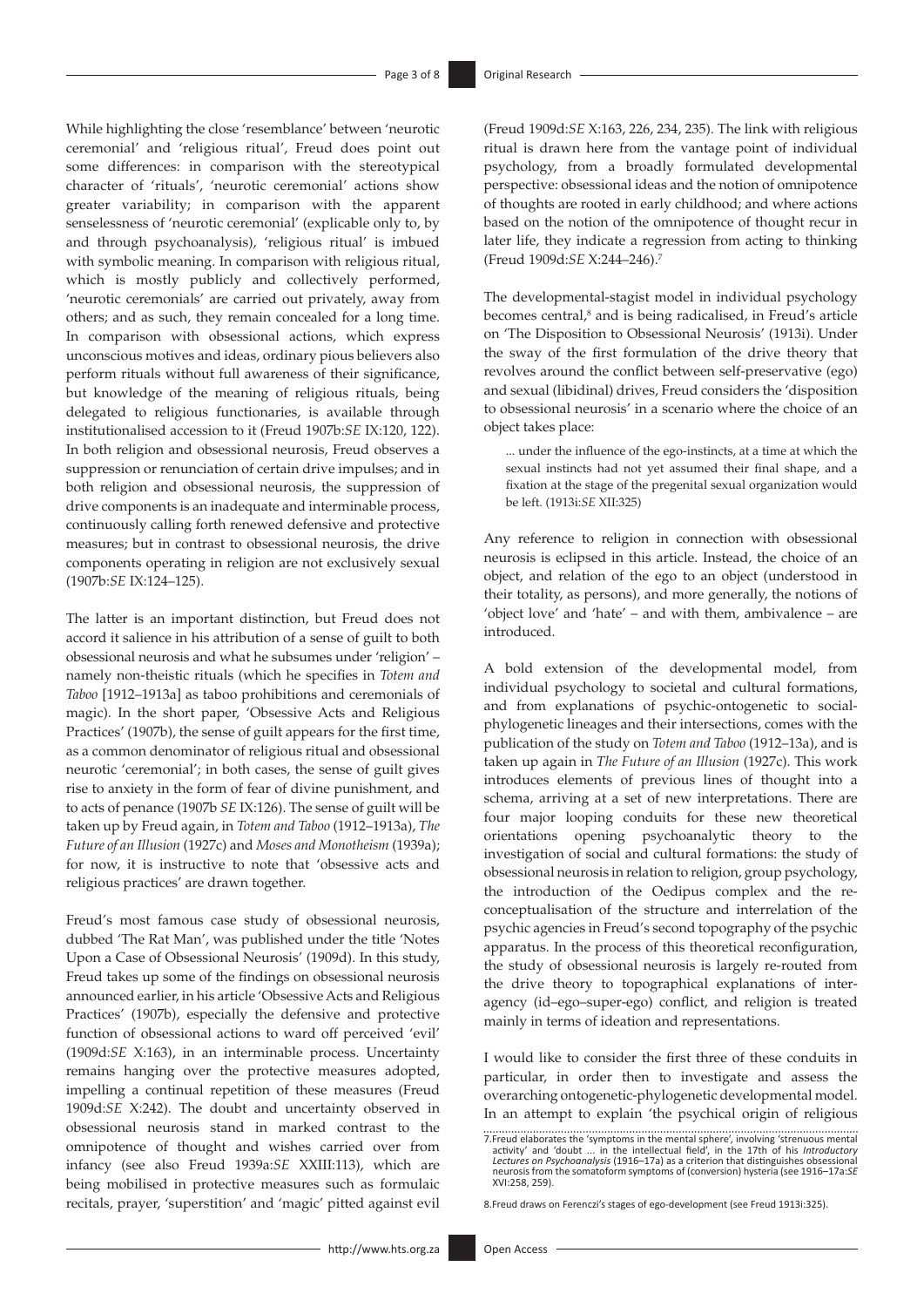ideas', Freud models one of the functions of (monotheistic) religion on the role of the father: in its state of helplessness and need for protection, the child relies on the role of the father, whose power is potentiated in the figures of divine providence persisting throughout a person's life (see Freud 1927c:*SE* XXI:30; see also Freud 1933a:*SE* XXII:164, 167; Freud 1939a:*SE* XXIII:110, 130). The son's relation to the father is above all characterised by ambivalence – a combination of admiration and unconscious hostility, love and hate – which is heightened in obsessional neurosis.9 The same ambivalence is transferred to other figures of authority and to God.10 In small-scale polities, the ambivalent attitude to the rulers, in Freud's account, tends to be marked by ambivalence, which gives rise to a sense of guilt, and to the prohibitions of taboo (see 1912–13a:*SE* XIII:61, 67). The sense of guilt and the prohibitions of taboo are combined in the figure of totemism – the prohibition on the killing of the totem animal (as a substitute for the figure of the father), the sacrificial killing of the totem animal and the communal feast of the sacrificial meal under the sign of a shared sense of guilt. In the emotional ambivalence, the prohibitions, the (wishful) violation of the prohibition under ritualised conditions and the attendant guilt that prompts obsessionally defensive, protective, expiatory or purgatory ideas and acts, Freud finds the basis of many cultural institutions (see 1912–13a:*SE* XIII:156). On a theoretical level, these explanations form the basis of Freud's comparison (in the broadest sense) between children, 'primitives' (in Freud's terms) and (obsessional) neurotics.

With the more systematic theoretical instantiation of the Oedipus complex, and a more firm role of the object in the theory of the drives, the topographical model of the psychic apparatus changes in *The Ego and the Id* (1923b), to accord distinct definitions and roles to the agencies of the id, the ego and the super-ego. As 'successor and representative of the individual's parents (and educators)' and 'carrying on their functions almost unchanged' (Freud 1939a:*SE* XXIII:116), the super-ego is the heir-designate of the Oedipus complex. In this new configuration, obsessional neurosis is explained in terms of a heightened conflict between the super-ego and the id, with the ego having to ward off the intrusion of unconscious phantasies 'while remaining fully accessible to the influence of the super-ego'; thus, in obsessional neurosis, the ego becomes the scene of action of symptom formation (Freud 1926d:*SE*  XX:119). In this role, it employs two techniques – firstly, the technique of what Freud calls 'negative magic' with the aim of undoing what has been performed (ibid.); and secondly, the technique of magic involving ceremonials with compulsive character, aimed at isolating an experience from its associative connections (1926d:*SE* XX:119–120).

This sketchy exposition of Freud's thought on the relation between psychopathology and religion, and more particularly, between obsessional neurosis and religion, would have shown up the vagaries of this relation – shifting between an insignificant role to a central role in the pathoanalysis of culture and society. But more important for my argument here are the particular articulations of this relation, to which I would now like to turn. Ostensibly, these can be broadly described as terms of comparison. But this description obscures some of the theoretical and conceptual moves involved in establishing the relation between religion and psychopathology. In scrutinising the terms of comparison more closely, we can discern different lines of argumentation that are indicative of theoretical formations and transformations.

### **Similarities and differences**

In his first systematic comparison undertaken in his article 'Obsessive Acts and Religious Practices' (1907b), Freud draws the characterisations of psychopathology and those of religion together, despite the differences noted by him, in their sources, their form, their background conditions, their functions and their modes of enactment. A close 'resemblance' is established between 'neurotic *ceremonials*' (akin to the ceremonials of 'magic') and 'religious *ritual*', despite a terminologically clearly marked differentiation (1907b:*SE*  IX:120). The Rat Man case study (published under the title 'Notes on a Case of Obsessional Neurosis' [1909d]), likewise, assimilates 'neurotic ceremonial' to 'magic ceremonial',11 and both of them to religious ritual.

All the more incongruous, it would seem, is the turn taken in *Totem and Taboo* (1912–13a), which marks a clear distinction between 'taboo restrictions' and corresponding defensive/ expiatory/protective actions (to which the symptoms of obsessional neurosis are conditionally<sup>12</sup> likened – see Freud 1912–13a:*SE* XIII:28–29), on the one hand, and religious observances on the other. Freud emphatically states:

*Taboo restrictions are distinct from religious or moral prohibitions*. They are not based upon any divine ordinance, but they may be said to impose themselves on their own account. They differ from moral prohibitions in that they fall into no system that declares quite generally that certain abstinences must be observed and gives reasons for that necessity. Taboo prohibitions have no grounds and are of unknown origin. Though they are unintelligible to *us*, to those who are dominated by them they are taken as a matter of course. (1912–13a:*SE* XIII:18; emphasis added)

Secondly, despite all the statements linking obsessional acts and acts related to taboo prohibitions through 'parallelism' (Freud 1912–13a:*SE* XIII:25, 35), 'equivalence' (35, 50), 'similarity' (25), 'agreement' (7, 26, 29) and 'analogy' (50, 160), Freud re-iterates the difference between taboo as social or cultural institution, and obsessional neurosis as individual psychopathology (Freud 1912–13a:*SE* XIII:71).

<sup>9.</sup> Thus, obsessional neurosis is grounded no longer in the drive theory, but in the problematics of the Oedipus complex and consequent inter-agency conflict conceptualised with the introduction of the second topography of

<sup>10.</sup> Freud sees the ambivalent feelings towards the father ('which are an underlying<br>factor in all religions' — 1918b:SE XVII:65) demonstrated in the Wolf<br>obsessional neurosis. The Wolf Man is said to draw the analogy direc Christ, then his father was God' ( 1918b:*SE* XVII:65).

<sup>11.</sup> Freud draws together the 'principle of the "omnipotence of thought"' that is said<br>to govern magic, and 'the technique of the animistic mode of thinking' (Freud<br>1912–13a:SE XIII:86). Both the principle and the techniqu

<sup>12.</sup>Freud does concede that 'the differences between the situation of a savage and of a neurotic are no doubt of sufficient importance to make any exact agreement impossible and to prevent our carrying the comparison to the point of identity in every detail' (1912–13a:*SE* XIII:30).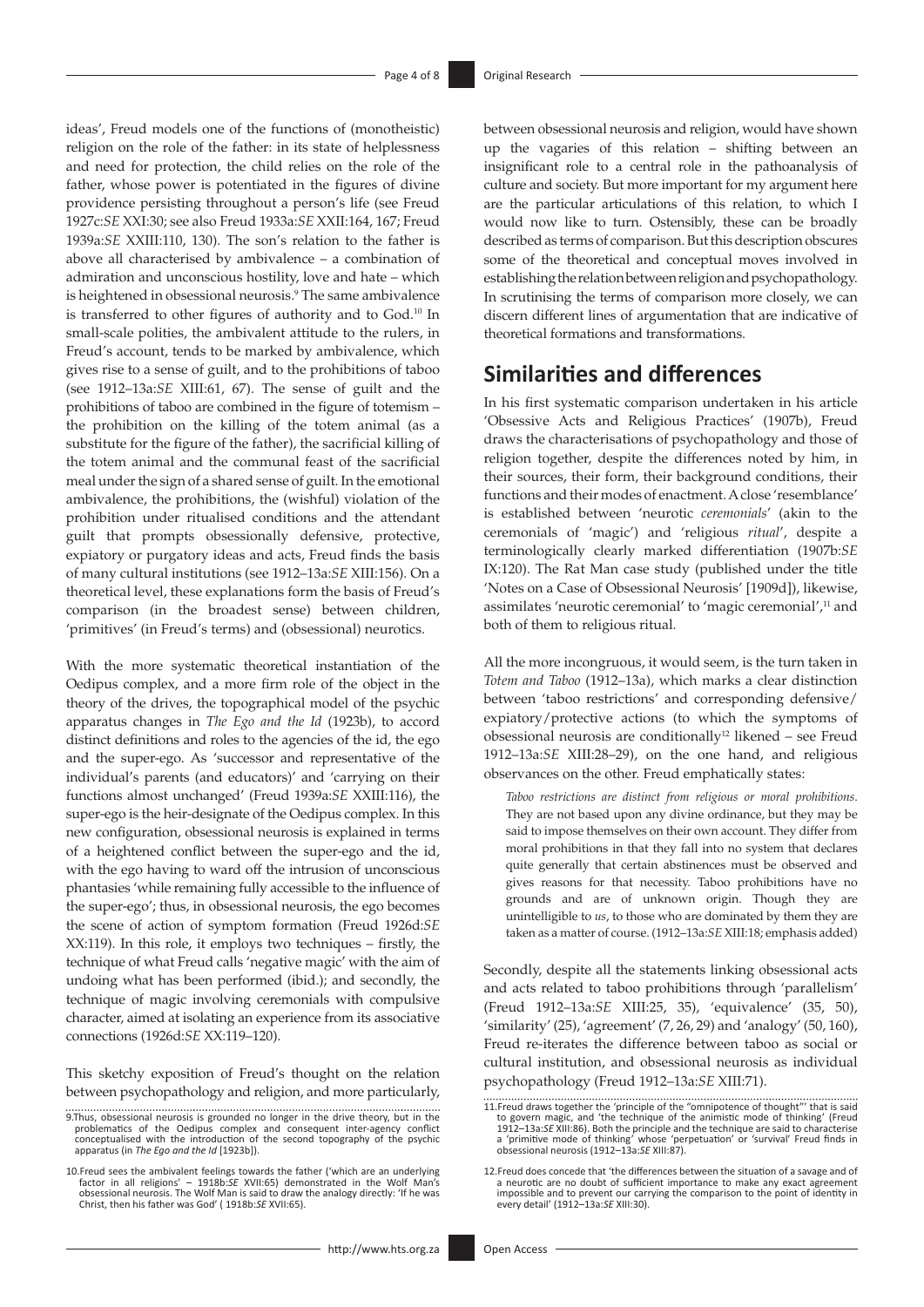How are we to make sense of the divergence between what has broadly been described as magic and what has broadly been described as religion at this point? And how are we to make sense of the strong correlations drawn, even in the title of the text, between obsessional acts and acts related to taboo restrictions, and the simultaneously stated disclaimers of such correlations?

### **Two developmental models, set in analogy: Psychic development and cultural history**

I would like to address these questions by recurring to the previously mentioned extension and radicalisation of the developmental model in Freud's writings on obsessional neurosis of the 1910s and 1920s, and especially in the two texts in which the new theoretical orientations become particularly clear – and highly controversial – namely *Totem and Taboo* (1912–13a) and *The Future of an Illusion* (1927c). In fact, there is more than one developmental model that is imprinted on the conceptualisations in these texts. The *first*  developmental model pertains to individual psychic ontogeny, moving from 'the child's primitive psychical constitution' with its ('magical') omnipotence of thought to the Oedipus complex (variously also termed 'father complex') with its ambivalence and the consequent guilt, repression; and, in the case of neurotic pathology, 'regression' to defensive and protective measures rooted in the child's omnipotence of thought, now obsessively enacted. The *second* developmental model pertains to societal-cultural phylogeny, a perspective opened up by the Oedipus complex taken in a wider ambit.

The two developmental models are drawn together in an interlocking analogy, constructing 'the nature of the relation between the different forms of neurosis and cultural institutions', with the aim of finding out 'how it is that the study of the psychology of the neuroses is important for an understanding of the growth of civilization' (Freud 1912– 13a:*SE* XIII:72–73). Two vectors of analysis are now being pursued in both directions. In the early studies on obsessional neurosis, Freud had launched his investigations from the perspective of individual psychology and psychopathology, and only tentatively made any comparisons with practices related to magic and religion; in his writings from the 1920s onwards, under the imprint of the phylogenetic hypothesis, in contrast, he considers the reverse direction, namely the 'precipitates' of repression and obsession in 'prehistoric times'. Psychoanalysis affords us not only insights into psychic development, Freud avers, but also into the 'cultural history of mankind' (1927c:*SE* XXI:41–42) and conversely, historical analysis helps us 'to view religious teachings, as it were, as neurotic relics' (1927c:*SE* XXI:41).13

Freud elaborates the developmental models interarticulated in the analogy as follows:

… [*A*] human child cannot successfully complete its development to the civilized stage without passing through a phase of neurosis … This is because so many instinctual demands which will later be unserviceable cannot be suppressed by the rational operation of the child's intellect but have to be tamed by acts of repression … Most of these infantile neuroses are overcome spontaneously in the course of growing up, and this is especially true of the obsessional neuroses of childhood. The remainder can be cleared up later still by psychoanalytic treatment. *In just the same way*, one might assume, humanity as a whole, in its development through the ages, fell into states *analogous* to the neuroses, and for the same reasons – namely because in the times of its ignorance and intellectual weakness the instinctual renunciations indispensable for man's communal existence had only been achieved by it by means of purely affective forces. The precipitates of these processes *resemblin*g repression which took place in prehistoric times still remained attached to civilization for long periods. Religion *would thus be* the universal obsessional neurosis of humanity; *like* the obsessional neurosis of children, it arose out of the Oedipus complex, out of the relation to the father. (1927c:*SE* XXI:42–43; emphasis added)

'Religion *would thus be* the universal obsessional neurosis of humanity' (emphasis added). Axiomatic as this metaphorical<sup>14</sup> statement may seem at first glance, it is stated in the subjunctive mood indicating conditionality, that is, a statement whose realisation is dependent upon (an)other condition(s), in the overall analogy established here between 'humanity as a whole, in its development through the ages', and neuroses.

The terms of the analogy interlocking the two developmental axes bear closer scrutiny. In *Totem and Taboo*, cultural evolution is being traced from the animistic stage (in which humans *ascribe omnipotence to themselves*, corresponding in chronology of libidinal development and content to narcissism) through the religious stage (in which humans *transfer power to the gods* but retain some of it for themselves, in the form of practices to influence the gods in various ways according to their wishes, corresponding to the stage of object choice in the form of the child's attachment to its parents) to the scientific view of the universe (in which mature humans *submit to the reality principle*, while placing faith in the power of the human mind) (Freud 1912–13a:*SE* XIII:88, 90).15

In the same way that the talking cure, operating on individual psychopathology, is credited with the capacity of (ideally) bringing to conscious recognition repressed thoughts and impulses, science, operating on culture and society, supersedes 'superstition' and religion and dismantles their respective illusions. However, Freud's constructions go

<sup>13.</sup>In *Totem and Taboo*, likewise, the analytical vectors are being pursued in both directions: '... the formulas of obsessional neuroses ... have their counterpart in the formulas of magic'; and conversely, the demonstration proceeds from obsessive acts as 'oeing as remote as possible from anything sexu

<sup>14.</sup>In contrast to a simile, the rhetorical figure of metaphor elides the markers of comparison; in the terms of Quintilian's rhetoric, simile entails a comparison on the basis of similarity, whereas metaphor entails a subs *Oratoria*, ca. 95 AD, ch.8.6).

<sup>15.</sup> Freud asserts the analogy in its more complex form even more firmly in The Future of an Illusion, published some 14 years later. 'Phases' of individual psycho-social development and 'stages' of culture are set in relat what obsessional neurosis is for the case of the individual corresponds to what animism and religion is for culture and society (see 1927c:*SE* XXI:42–43).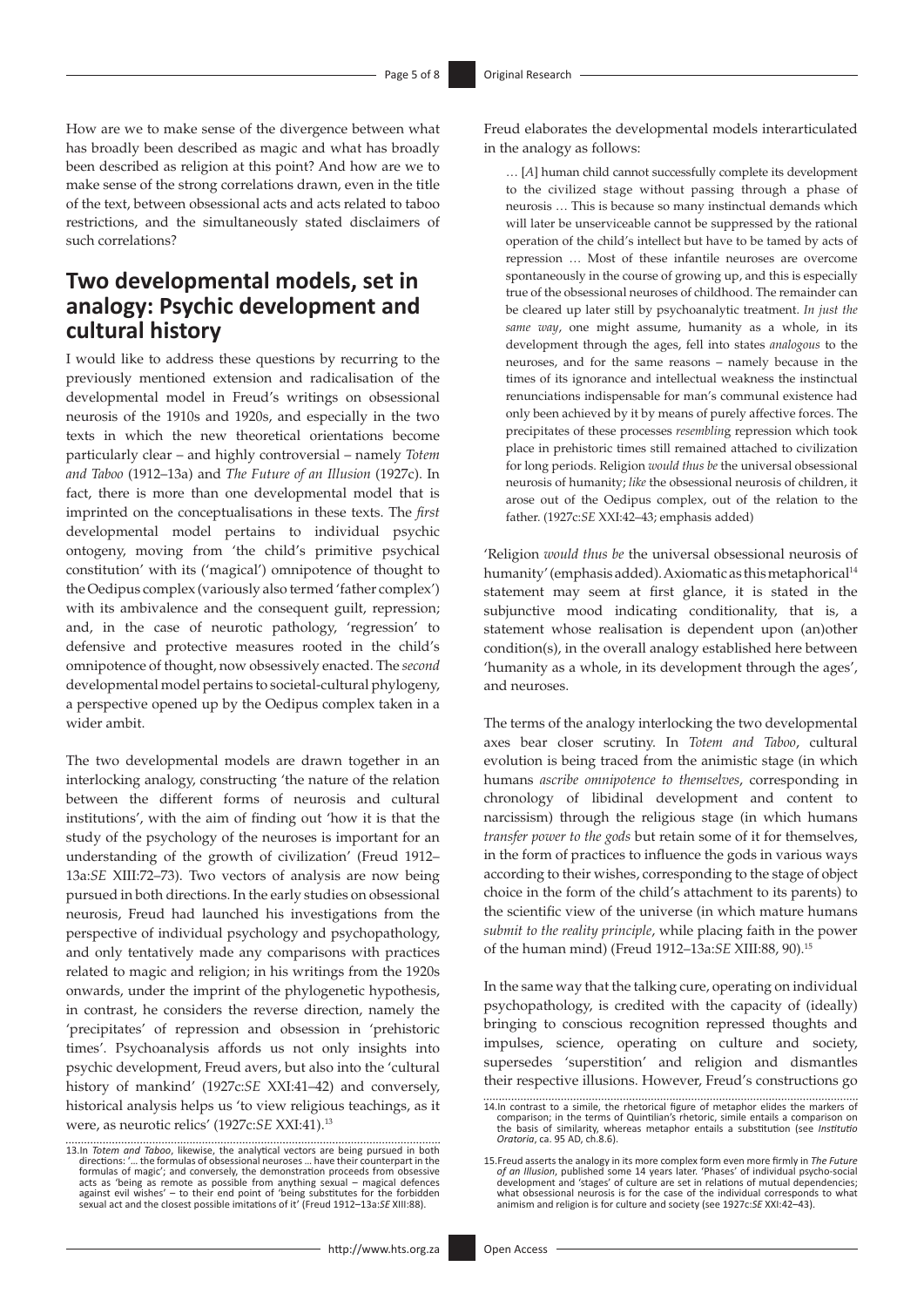even beyond this formulation of the posited analogy: 'psychoanalytic research' oversteps its own side of the analogy, being brought to bear not only on its own domain – that of 'anxiety' and 'dreams' – but also on that of animism and religion (1912–13a:*SE* XIII:97); and psychopathology becomes a 'stage' in cultural development (see 1927c:*SE*  XXI:42). Perfectly consistent with this schema is Freud's metaphorical statement featuring in the title of this article – 'Religion would thus be the universal obsessional neurosis of humanity' (1927c:*SE* XXI:43).

To summarise these points: By the time that Freud writes *The Future of an Illusion* (1927c), the analogy between the symptoms of obsessional neurosis and religious beliefs and practices is firmly established (see 1927c:*SE* XXI:42–43) – what obsessional neurosis is for the case of the individual corresponds to what animism and, superseding it, religion is for culture and society; and so is the second set of terms in that analogy, namely the analogy between the psychoanalytically established aetiologies of obsessional neurosis and scientifically established theory formation.

Moreover, Freud is firmly convinced – to the point of postulating the power of prediction for it – of the inexorable forward march of science carrying the torch that sweeps away religious beliefs and practices rendered erroneous, obsolescent and irrational by the 'scientific spirit' (1927c:*SE*  XXI:39), on account of which he postulates a 'fundamental revision' of 'the relationship between civilization and religion' (1927c:*SE* XXI:40).

The analogy of interlocking developmental axes, in two terms, can be presented schematically as follows:

| 1. Obsessional neurosis           |                |                          |
|-----------------------------------|----------------|--------------------------|
| (for which an aetiology           |                |                          |
| has been established)             | $\ddot{\cdot}$ | Animism, Religion        |
| Individual                        |                | Culture and Society      |
| 2. Psychoanalysis                 |                | Science                  |
| (pertaining to the<br>individual) |                | (of cultural or societal |
|                                   |                | formations)              |

What inspires the confidence that the illusions<sup>16</sup> of religion will be overcome in the same way as the obsessional ideas and practices, even as both of them are said to be independent of 'recognition by reason' (see Freud 1927c:*SE* XXI:29), of relation to reality and of proof and verification (see Freud 1927c:*SE* XXI:31)?

I would like to argue that this confidence is generated by the form of the analogy into which Freud arranges the relations between psychopathology and religion, which had previously been stated in the form of comparison, with an outline of similarities and differences, or in the form of 'resemblance'. In reconfiguring these as 'analogy', the differences fall away, and the developmental model attains the appearance of causal necessity.

## **A question of analogy**

To substantiate this, I will need to elaborate, in basic terms, the logic of analogy. We are dealing here with a material analogy. The two domains – psychopathology and religion – are not formally analogous – they are not 'interpretations of the same formal theory' (Hesse 1966:68). Instead, Freud presents us with metaphorical relationships between the two domains. In the analogy presented in Freud's writings on the relation between obsessional neurosis and religion, schematically presented above, the horizontal axis represents the similarities that he posits between them and that he had noted from his early writings onwards. But similarity is not sufficient to explain the plausibility of an analogical argument. So, we would need to ask, when and how would an argument from 'resemblance' or 'likeness' succeed (see Bartha 2019)? At the very least, a vague causal principle governing the two phenomena being compared would have to be established. Mary Hesse (1966:86–87) stipulates some conditions for material analogy – among them, the fundamental requirements for the two sets of relation:

- The horizontal dyadic relations between terms are relations of similarity, where similarity can, at least for purposes of analysis, be reduced to identities and differences between sets of characters making up the terms.
- The vertical relations in the model are causal relations in some acceptable scientific sense, where there are no compelling *a priori* reasons for denying that causal relations of the same kind may hold between terms of the explicandum.

The vertical axis – the causal relations that Freud is at pains to establish, would need to be independently evaluated. As Hesse points out, 'an acceptable interpretation of causality' is 'not only a question of the philosophical analysis of causality', but also a question as to whether 'the causal relations assumed are [appropriate] to the subject matter' (1966:80, 81). The second criterion becomes particularly important when it comes to prediction, which requires a strong causal justification.

Looking at the schematic representation of the analogy drawn by Freud, we will not find such a causal relation between animism or religion and society; we will neither be able to establish a scientific aetiology for magic or religion as social pathology, nor will science give us the 'cure' or 'therapy' for the social pathology of religion. Thus, it emerges that:

… whatever similarity relations may be asserted between the terms in horizontal pairs, they do not carry causal relations from one analogue [in the schematic representation above, the analogue on the left- hand side] to the other. (Hesse 1966:86)

Thus, we would have good reason not to share Freud's confidence in this instance. Would this distrust, by the same token, have to extend to any and all psychoanalytic perspectives on culture, society and religion?

<sup>16.</sup>In Freud's definition, 'we call a belief an illusion when a wish-fulfilment is a prominent factor in its motivation, and in doing so we disregard its relations to reality, just as the illusion itself sets no store by verification' (1927c:31).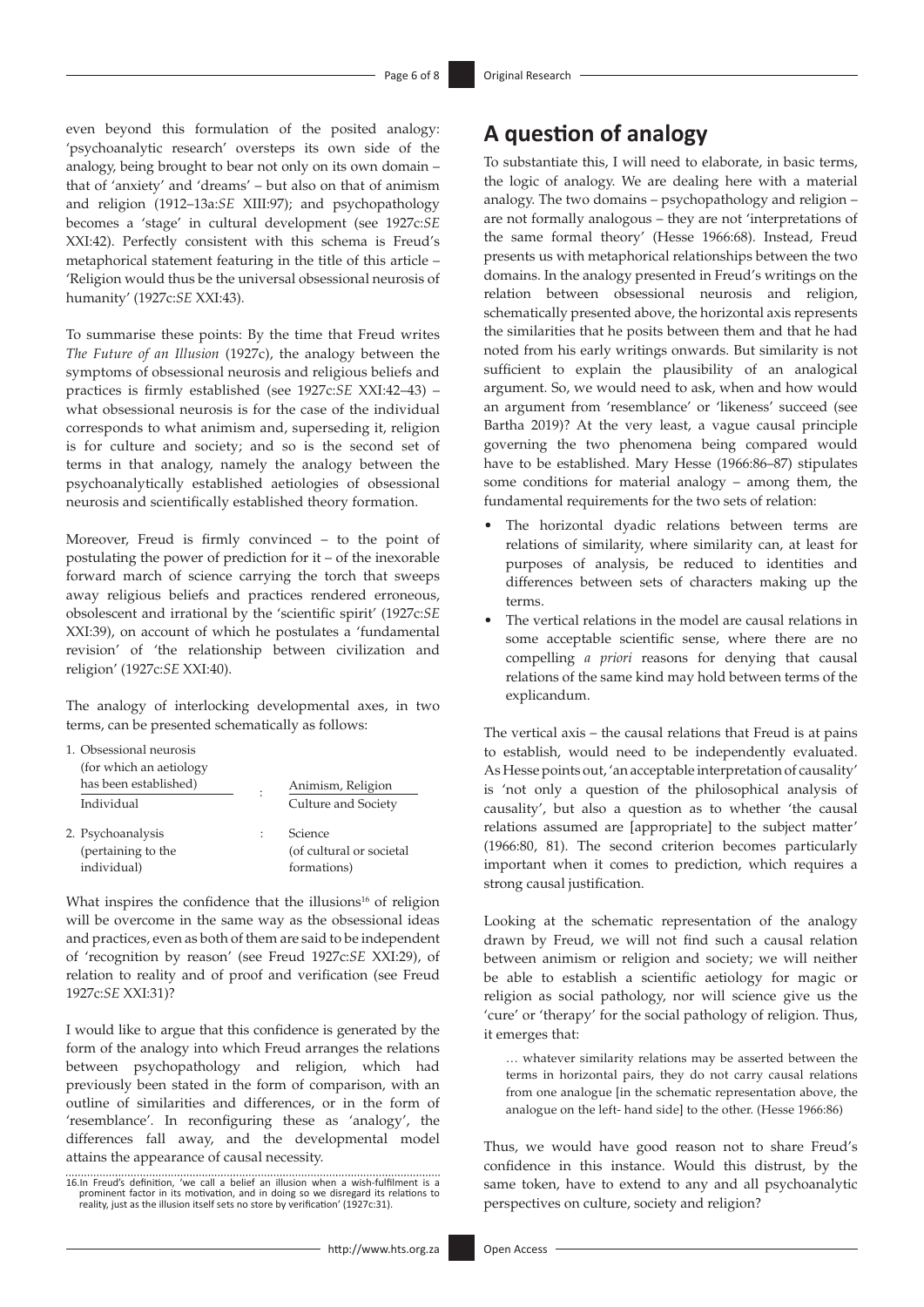It is not a question that Freud had not posed in his own theorisations. The very analogy that he had sought to endow with causal necessity comes in for radical questioning, on ethical and political grounds, which are worth quoting, even if at some length:

If the development of civilization has such a far-reaching similarity to the development of the individual and if it employs the same methods, may we not be justified in reaching the diagnosis that … possibly the whole of mankind … [*has*] become 'neurotic'? An analytic dissection of such neuroses might lead to therapeutic recommendations which could lay claim to great practical interest. I would not say that an attempt of this kind to carry psychoanalysis over to the cultural community was absurd or doomed to be fruitless. But we should have to be very cautious and not forget that, after all, we are only dealing with analogies and that it is dangerous, not only with men but also with concepts, to tear them from the sphere in which they have originated and been evolved. Moreover, the diagnosis of communal neuroses is faced with a special difficulty. In an individual neurosis we take as our starting-point the contrast that distinguishes the patient from his environment, which is assumed to be 'normal'. For a group all of whose members are affected by one and the same disorder no such background could exist; it would have to be found elsewhere. And as regards the therapeutic application of our knowledge, what would be the use of the most correct analysis of social neuroses, since no one possesses the authority to impose such a therapy upon the group? (Freud 1930a:*SE* XXI:144)

## **The unconscious in relation to culture – beneath and beyond analogy**

Following Freud's own reservations about the 'analogy' laid down in the (in)famous statements on the relation between obsessional neurosis and religion, there are good reasons for disentangling the double-helix analogy knitting the two developmental models together, and returning to comparisons based on specified structural similarities and differences, without congealing them into substitutive metaphors and multi-pronged analogies. This would open up an approach to questions within the psychoanalytic study of religion unhinged from psycho-cultural 'developmentalism' with its 'progress'(ions) and 'regressions'.

Of particular interest would be the connection between psychic structures and cultural demands and constraints (see Westerink 2020:590), which are not at odds with each other in every respect. 'The claims of aesthetic and moral ideals' can also imprint themselves on prior organic repression and reaction formations; and they can find confirmation through the diversion of sexual drives from their aims, and their direction to new, culturally valued aims – a possibility for which Freud coined the term 'sublimation', (1905d:*SE* VII:178–179).

Another form of aim-inhibition, one that is demanded by active membership of a collective, is considered a powerful antidote to neurosis (without thereby being endorsed as a viable form of therapy). Left to him or herself, the neurotic

creates his or her own symptomatic form of religion (Freud 1921c:*SE* XVIII:141–142). This notion resonates in the formulation quoted at the beginning of this article, 'obsessional neurosis is a *caricature* of a religion' (Freud 1912–13a:*SE* XIII:73; emphasis added). Freud compares psychopathological structures with cultural institutions or systems based on 'points of agreement' that he finds in distortions by the former of the latter. In this sense, religion cultural institution and obsessional neurosis as psychopathology can be mutually illuminating. If they are not legible in directly corresponding terms, or as counterimages of each other, they highlight the relation between the work of the unconscious and the work of culture at one of the rare sites where the work of the unconscious is disclosed in a connection with cultural form.

## **Acknowledgements**

### **Competing interests**

The author declares that she has no financial or personal relationships that may have inappropriately influenced her in writing this article.

### **Author's contributions**

U.K. is the sole author of this research article.

### **Ethical considerations**

This article followed all ethical standards for research without direct contact with human or animal subjects.

### **Funding information**

This research received no specific grant from any funding agency in the public, commercial or not-for-profit sectors.

### **Data availability**

Data sharing is not applicable to this article as no new data were created or analysed in this study.

### **Disclaimer**

The views and opinions expressed in this article are those of the author and do not necessarily reflect the official policy or position of any affiliated agency of the author.

### **References**

- Bartha, P., 2019, 'Analogy and analogical reasoning', in E.N. Zalta (ed.), *Stanford encyclopedia of philosophy*, Spring 2019 edn., viewed 31 March 2021, from [https://plato.stanford.edu/archives/spr2019/entries/reasoning-analogy/.](https://plato.stanford.edu/archives/spr2019/entries/reasoning-analogy/)
- Brickman, C., 2018, *Race in psychoanalysis. Aboriginal populations in the mind*, Routledge, London.
- Freud, S., 1894a, 'The neuro-psychoses of defence', in J. Strachey (ed.), *The standard edition of the complete psychological works of Sigmund Freud*, transl. J. Strachey, vol. III, pp. 45–61, Hogarth Press, London (hereafter *SE* volume number, page number).
- Freud, S., 1896b, 'Weitere Bemerkungen über die Abwehr-Neuropsychosen', *Neurologisches Centralblatt* 15, 434–448.
- Freud, S., 1905d, 'Three essays on the theory of sexuality', *SE* VII, 135–243.

Freud, S., 1907b, 'Obsessive actions and religious practices', *SE* IX, 117–127.